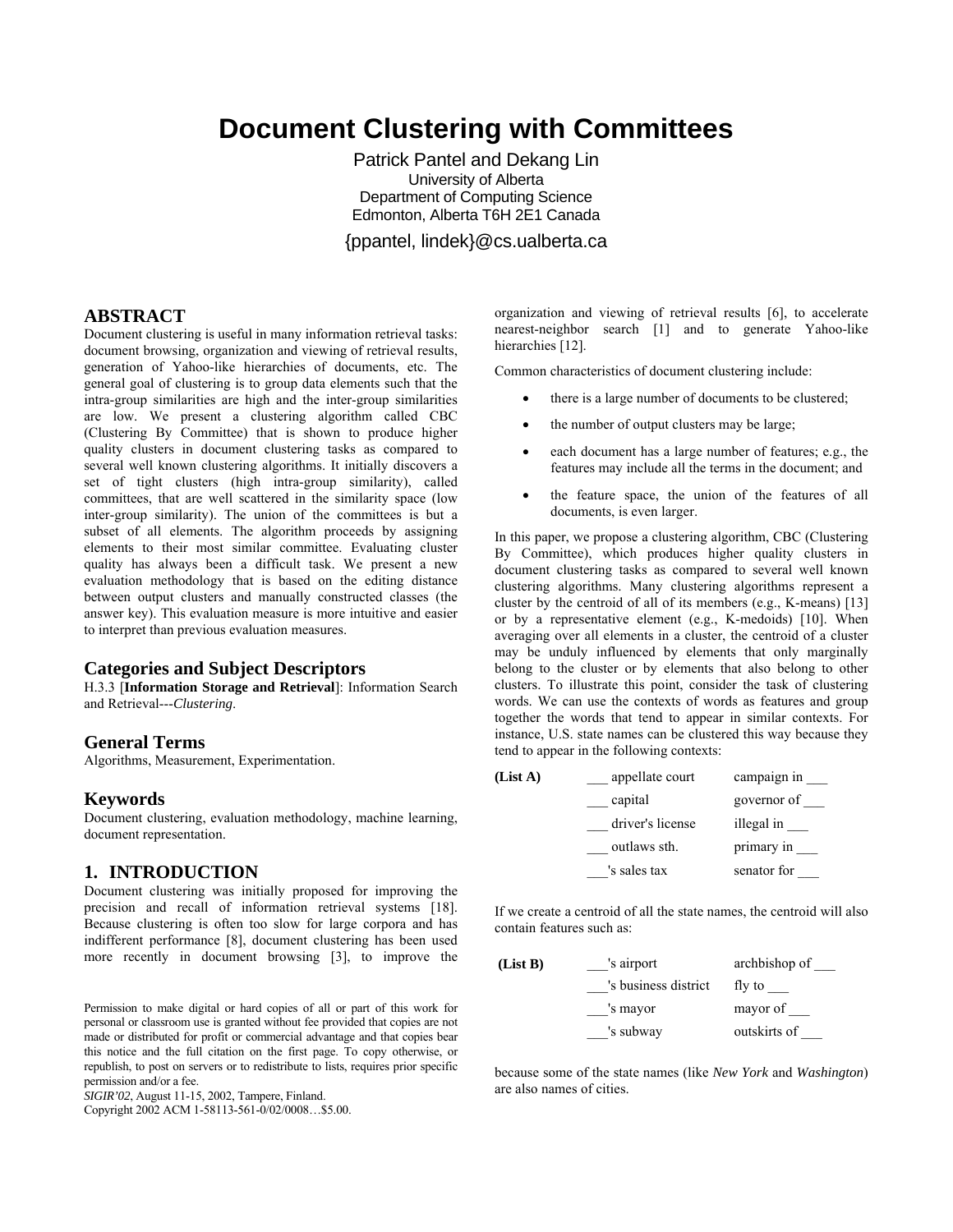Using a single representative from a cluster may be problematic too because each individual element has its own idiosyncrasies that may not be shared by other members of the cluster.

CBC constructs the centroid of a cluster by averaging the feature vectors of a subset of the cluster members. The subset is viewed as a committee that determines which other elements belong to the cluster. By carefully choosing committee members, the features of the centroid tend to be the more typical features of the target class. For example, our system chose the following committee members to compute the centroid of the state cluster: Illinois, Michigan, Minnesota, Iowa, Wisconsin, Indiana, Nebraska and Vermont. As a result, the centroid contains only features like those in List A.

Evaluating clustering results is a very difficult task. We introduce a new methodology that is based on the editing distance between clustering results and manually constructed classes (the answer key). We argue that it is easier to interpret the results of this evaluation measure than the results of previous measures.

The remainder of this paper is organized as follows. In the next section, we review related clustering algorithms that are commonly used in document clustering. Section 3 describes our representational model and in Section 4 we present the CBC algorithm. The evaluation methodology and experimental results are presented in Sections 5 and 6. In Section 7, we show an example application of CBC. Finally, we conclude with a discussion and future work.

# **2. RELATED WORK**

Generally, clustering algorithms can be categorized as hierarchical and partitional. In hierarchical agglomerative algorithms, clusters are constructed by iteratively merging the most similar clusters. These algorithms differ in how they compute cluster similarity. In single-link clustering [16], the similarity between two clusters is the similarity between their most similar members while complete-link clustering [11] uses the similarity between their least similar members. Average-link clustering [5] computes this similarity as the average similarity between all pairs of elements across clusters. The complexity of these algorithms is  $O(n^2 \log n)$ , where *n* is the number of elements to be clustered [7]. These algorithms are too inefficient for document clustering tasks that deal with large numbers of documents. In our experiments, one of the corpora we used is small enough (2745 documents) to allow us to compare CBC with these hierarchical algorithms.

Chameleon is a hierarchical algorithm that employs dynamic modeling to improve clustering quality [9]. When merging two clusters, one might consider the sum of the similarities between pairs of elements across the clusters (e.g. average-link clustering). A drawback of this approach is that the existence of a single pair of very similar elements might unduly cause the merger of two clusters. An alternative considers the number of pairs of elements whose similarity exceeds a certain threshold [4]. However, this may cause undesirable mergers when there are a large number of pairs whose similarities barely exceed the threshold. Chameleon clustering combines the two approaches.

Most often, document clustering employs *K*-means clustering since its complexity is linear in  $n$ , the number of elements to be clustered. *K*-means is a family of partitional clustering algorithms.

The following steps outline the basic algorithm for generating a set of *K* clusters:

- 1. randomly select *K* elements as the initial centroids of the clusters;
- 2. assign each element to a cluster according to the centroid closest to it;
- 3. recompute the centroid of each cluster as the average of the cluster's elements:
- 4. repeat Steps 2-3 for *T* iterations or until the centroids do not change, where *T* is a predetermined constant.

*K*-means has complexity  $O(K \times T \times n)$  and is efficient for many document clustering tasks. Because of the random selection of initial centroids, the resulting clusters vary in quality. Some sets of initial centroids lead to poor convergence rates or poor cluster quality.

Bisecting *K*-means [17], a variation of *K*-means, begins with a set containing one large cluster consisting of every element and iteratively picks the largest cluster in the set, splits it into two clusters and replaces it by the split clusters. Splitting a cluster consists of applying the basic *K*-means algorithm  $\alpha$  times with  $K=2$  and keeping the split that has the highest average elementcentroid similarity.

Hybrid clustering algorithms combine hierarchical and partitional algorithms in an attempt to have the high quality of hierarchical algorithms with the efficiency of partitional algorithms. Buckshot [3] addresses the problem of randomly selecting initial centroids in *K*-means by combining it with average-link clustering. Cutting et al. claim its clusters are comparable in quality to hierarchical algorithms but with a lower complexity. Buckshot first applies average-link to a random sample of  $\sqrt{n}$  elements to generate *K* clusters. It then uses the centroids of the clusters as the initial *K* centroids of *K*-means clustering. The complexity of Buckshot is  $O(K \times T \times n + n \log n)$ . The parameters *K* and *T* are usually considered to be small numbers. Since we are dealing with a large number of clusters, Buckshot and *K*-means become inefficient in practice. Furthermore, Buckshot is not always suitable. Suppose one wishes to cluster 100,000 documents into 1000 newsgroup topics. Buckshot could generate at most 316 initial centroids.

# **3. REPRESENTATION**

CBC represents elements as feature vectors. The features of a document are the terms (usually stemmed words) that occur within it and the value of a feature is a statistic of the term. For example, the statistic can simply be the term's frequency,  $tf$ , within the document. In order to discount terms with low discriminating power,  $tf$  is usually combined with the term's inverse document frequency, *idf*, which is the inverse of the percentage of documents in which the term occurs. This measure is referred to as *tf*-*idf* [15]:

$$
tf - idf = tf \times \log idf
$$

We use the mutual information [2] between an element (document) and its features (terms).

In our algorithm, for each element *e*, we construct a **frequency count vector**  $C(e) = (c_{e1}, c_{e2}, \ldots, c_{em})$ , where *m* is the total number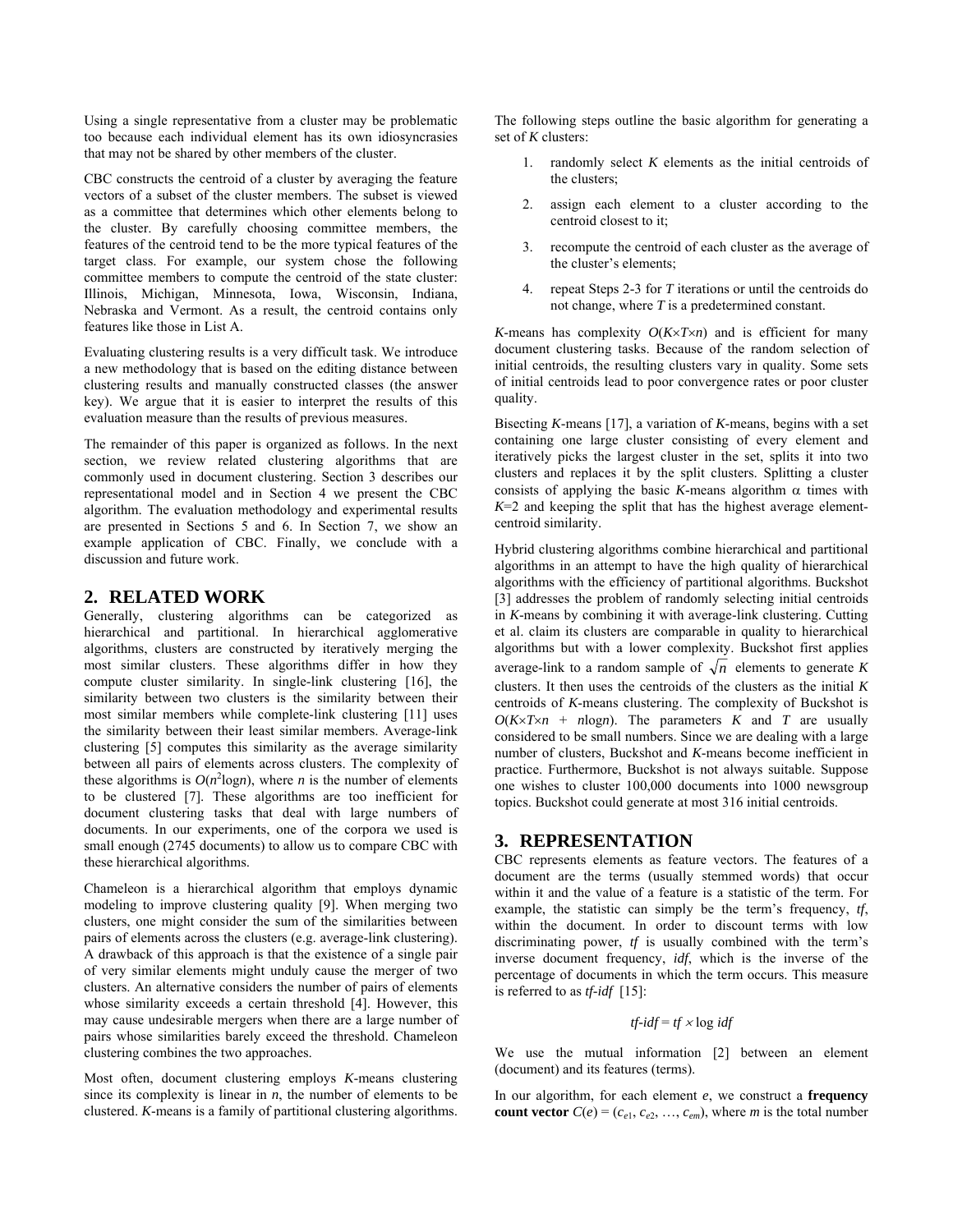of features and *cef* is the frequency count of feature *f* occurring in element *e*. In document clustering, *e* is a document and *cef* is the term frequency of *f* in *e*. We construct a **mutual information vector**  $MI(e) = (mi_{e1}, mi_{e2}, ..., mi_{em})$ , where  $mi_{ef}$  is the mutual information between element *e* and feature *f*, which is defined as:

$$
mi_{ef} = log \frac{\frac{c_{ef}}{N}}{\frac{\sum c_{if}}{N} \times \frac{\sum c_{ef}}{N}}
$$

where  $N = \sum_{i} \sum_{j} c_{ij}$  is the total frequency count of all features of

all elements

We compute the similarity between two elements  $e_i$  and  $e_j$  using the *cosine coefficient* [15] of their mutual information vectors:

$$
sim(e_i, e_j) = \frac{\sum_{f} m i_{e,f} \times m i_{e,f}}{\sqrt{\sum_{f} m i_{e,f}^2 \times \sum_{f} m i_{e,f}^2}}
$$

# **4. ALGORITHM**

CBC consists of three phases. In Phase I, we compute each element's top- $k$  similar elements. In our experiments, we used  $k =$ 20. In Phase II, we construct a collection of tight clusters, where the elements of each cluster form a **committee**. The algorithm tries to form as many committees as possible on the condition that each newly formed committee is not very similar to any existing committee. If the condition is violated, the committee is simply discarded. In the final phase of the algorithm, each element is assigned to its most similar cluster.

#### **4.1 Phase I: Find top-similar elements**

Computing the complete similarity matrix between pairs of elements is obviously quadratic. However, one can dramatically reduce the running time by taking advantage of the fact that the feature vector is sparse. By indexing the features, one can retrieve the set of elements that have a given feature. To compute the top similar elements of an element *e*, we first sort the mutual information vector *MI*(*e*) and then only consider a subset of the features with highest mutual information. Finally, we compute the pairwise similarity between *e* and the elements that share a feature from this subset. Since high mutual information features tend not to occur in many elements, we only need to compute a fraction of the possible pairwise combinations. With 18,828 elements, Phase I completes in 38 minutes. Using this heuristic, similar words that share only low mutual information features will be missed by our algorithm. However, in our experiments, this had no visible impact on cluster quality.

#### **4.2 Phase II: Find committees**

The second phase of the clustering algorithm recursively finds tight clusters scattered in the similarity space. In each recursive step, the algorithm finds a set of tight clusters, called committees, and identifies residue elements that are not covered by any committee. We say a committee **covers** an element if the

- **Input:** A list of elements *E* to be clustered, a similarity database *S* from Phase I, thresholds  $\theta_1$  and  $\theta_2$ .
- **Step 1:** For each element  $e \in E$

 Cluster the top similar elements of *e* from *S* using average-link clustering.

 For each cluster discovered *c* compute the following score:  $|c| \times \text{avgsim}(c)$ , where  $|c|$  is the number of elements in  $c$  and  $\frac{\text{avgsim}(c)}{\text{cos}(c)}$  is the average pairwise similarity between elements in *c*. Store the highest-scoring cluster in a list *L*.

- **Step 2:** Sort the clusters in *L* in descending order of their scores.
- **Step 3:** Let *C* be a list of committees, initially empty.

For each cluster  $c \in L$  in sorted order

- Compute the centroid of *c* by averaging the frequency vectors of its elements and computing the mutual information vector of the centroid in the same way as we did for individual elements.
- If *c*'s similarity to the centroid of each committee previously added to *C* is below a threshold  $\theta_1$ , add *c* to *C*.
- **Step 4:** If *C* is empty, we are done and return *C*.
- **Step 5:** For each element  $e \in E$ 
	- If  $e$ 's similarity to every committee in  $C$  is below threshold  $\theta_2$ , add *e* to a list of residues *R*.
- **Step 6:** If *R* is empty, we are done and return *C*. Otherwise, return the union of *C* and the output of a recursive call to Phase II using the same input except replacing *E* with *R*.
- **Output:** a list of committees.

**Figure 1. Phase II of CBC.** 

element's similarity to the centroid of the committee exceeds some high similarity threshold. The algorithm then recursively attempts to find more committees among the residue elements. The output of the algorithm is the union of all committees found in each recursive step. The details of Phase II are presented in Figure 1.

In Step 1, the score reflects a preference for bigger and tighter clusters. Step 2 gives preference to higher quality clusters in Step 3, where a cluster is only kept if its similarity to all previously kept clusters is below a fixed threshold. In our experiments, we set  $\theta_1 = 0.35$ . Step 4 terminates the recursion if no committee is found in the previous step. The residue elements are identified in Step 5 and if no residues are found, the algorithm terminates; otherwise, we recursively apply the algorithm to the residue elements.

Each committee that is discovered in this phase defines one of the final output clusters of the algorithm.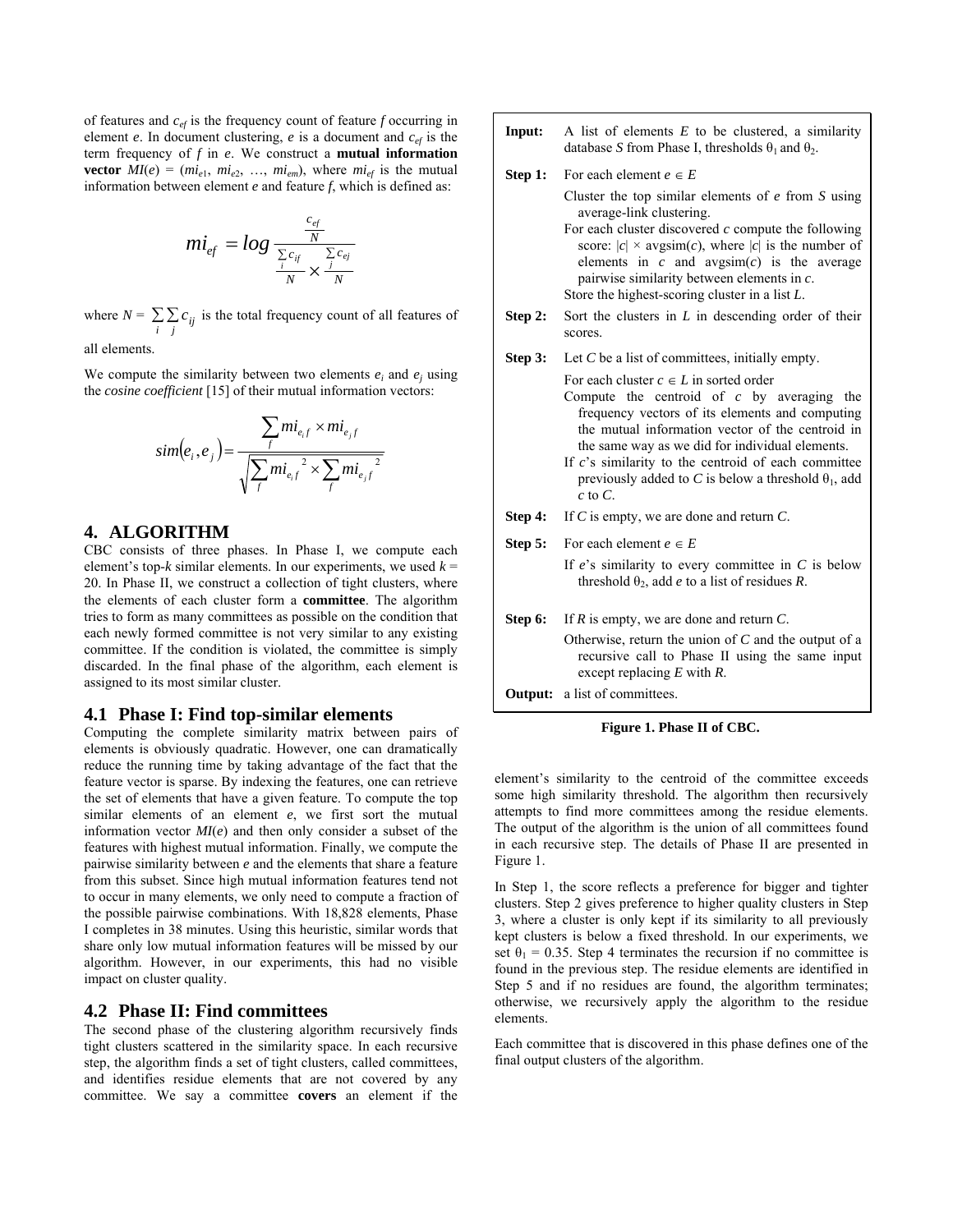# **4.3 Phase III: Assign elements to clusters**

In Phase III, every element is assigned to the cluster containing the committee to which it is most similar. This phase resembles *K*-means in that every element is assigned to its closest centroid. Unlike *K*-means, the number of clusters is not fixed and the centroids do not change (i.e. when an element is added to a cluster, it is not added to the committee of the cluster).

# **5. EVALUATION METHODOLOGY**

Many cluster evaluation schemes have been proposed. They generally fall under two categories:

- comparing cluster outputs with manually generated answer keys (hereon referred to as **classes**); and
- embedding the clusters in an application (e.g. information retrieval) and using its evaluation measure.

One approach considers the average entropy of the clusters, which measures the purity of the clusters [17]. However, maximum purity is trivially achieved when each element forms its own cluster.

Given a partitioned set of *n* elements, there are  $n \times (n - 1) / 2$ pairs of elements that are either in the same partition or not. The partition implies  $n \times (n - 1) / 2$  decisions. Another way to evaluate clusters is to compute the percentage of the decisions that are in agreement between the clusters and the classes [19]. This measure sometimes gives unintuitive results. Suppose the answer key consists of 20 equally sized classes with 1000 elements in each. Treating each element as its own cluster gets a misleadingly high score of 95%.

The evaluation of document clustering algorithms in information retrieval often uses the embedded approach [6]. Suppose we cluster the documents returned by a search engine. Assuming the user is able to pick the most relevant cluster, the performance of the clustering algorithm can be measured by the average precision of the chosen cluster. Under this scheme, only the best cluster matters.

The entropy and pairwise decision schemes each measure a specific property of clusters. However, these properties are not directly related to application-level goals of clustering. The information retrieval scheme is goal-oriented, however it measures only the quality of the best cluster. We propose an evaluation methodology that strikes a balance between generality and goal-orientation.

Like the entropy and pairwise decision schemes, we assume that there is an answer key that defines how the elements are supposed to be clustered. Let *C* be a set of clusters and *A* be the answer key. We define the editing distance, *dist*(*C*, *A*), as the number of operations required to transform *C* into *A*. We allow three editing operations:

- merge two clusters;
- move an element from one cluster to another; and
- copy an element from one cluster to another.

Let  $B$  be the baseline clustering where each element is its own cluster. We define the quality of cluster *C* as follows:



**Figure 2. An example of applying the transformation rules to three clusters. A) The classes in the answer key; B) the clusters to be transformed; C) the sets used to reconstruct the classes (Rule 1); D) the sets after three merge operations (Step 2); E) the sets after one move operation (Step 3); F) the sets after one copy operation (Step 4).** 

$$
1 - \frac{dist(C, A)}{dist(B, A)}
$$

This measure can be interpreted as the percentage of savings from using the clustering result to construct the answer key versus constructing it from scratch (i.e. the baseline).

We make the assumption that each element belongs to exactly one cluster. The transformation procedure is as follows:

- 1. Suppose there are *m* classes in the answer key. We start with a list of *m* empty sets, each of which is labeled with a class in the answer key.
- 2. For each cluster, merge it with the set whose class has the largest number of elements in the cluster (a tie is broken arbitrarily).
- 3. If an element is in a set whose class is not the same as one of the element's classes, move the element to a set where it belongs.
- 4. If an element belongs to more than one target class, copy the element to all sets corresponding to the target classes (except the one to which it already belongs).

 $dist(C, A)$  is the number of operations performed using the above transformation rules on *C*.

Figure 2 shows an example. In *D*) the cluster containing *e* could have been merged with either set (we arbitrarily chose the second). The total number of operations is 5.

# **6. EXPERIMENTAL RESULTS**

In this section, we describe our test data and present an evaluation of our system. We compare CBC to the clustering algorithms presented in Section 2 and we provide a detailed analysis of *K*means and Buckshot. We proceed by studying the effect of different clustering parameters on CBC.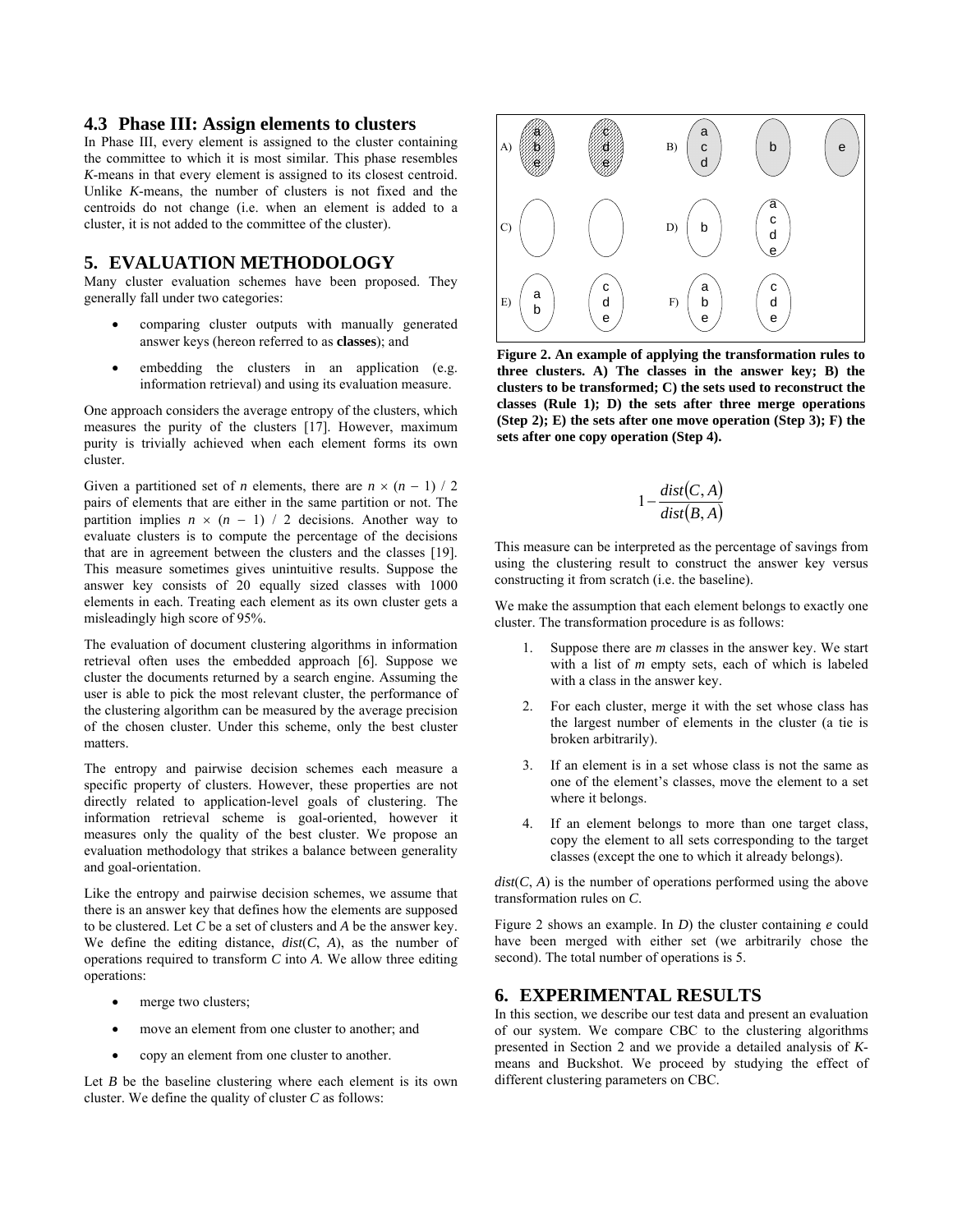| Data Set | TOTAL<br><b>Docs</b> | TOTAL<br><b>CLASSES</b> | LARGEST<br><i>CLASS</i> | <b>SMALLEST</b><br><i>CLASS</i> |
|----------|----------------------|-------------------------|-------------------------|---------------------------------|
| Reuters  | 2745                 | 92                      | 1045                    |                                 |
| 20-news  | 18828                | 20                      | 999                     | 628                             |

**Table 1. The number of classes in each test data set and the number of elements in their largest and smallest classes.** 

**Table 2. Cluster quality (%) of several algorithms on the Reuters and 20-news data sets.** 

|                      | <b>REUTERS</b> | $20$ -NEWS |
|----------------------|----------------|------------|
| <b>CBC</b>           | 65.00          | 74.18      |
| $K$ -means           | 62.38          | 70.04      |
| <b>Buckshot</b>      | 62.03          | 65.96      |
| Bisecting $K$ -means | 60.80          | 58.52      |
| Chameleon            | 58.67          | n/a        |
| Average-link         | 63.00          | 70.43      |
| Complete-link        | 46.22          | 64.23      |
| Single-link          | 31.53          | 5.30       |

## **6.1 Test Data**

We conducted document-clustering experiments with two data sets: Reuters-21578 V1.2<sup>1</sup> and 20news-18828<sup>2</sup> (see Table 1). For the Reuters corpus, we selected documents that:

- 1. are assigned one or more topics;
- 2. have the attribute LEWISSPLIT="TEST"; and
- 3. have <BODY> and </BODY> tags.

There are 2745 such documents. The 20news-18828 data set contains 18828 newsgroup articles partitioned (nearly) evenly across 20 different newsgroups.

# **6.2 Cluster Evaluation**

 $\overline{a}$ 

We clustered the data sets using CBC and the clustering algorithms of Section 2 and applied the evaluation methodology from the previous section. Table 2 shows the results. The columns are our editing distance based evaluation measure. CBC outperforms *K*-means with *K*=1000 by 4.14%. On the 20-news data set, our implementation of Chameleon was unable to complete in reasonable time. For the 20-news corpus, CBC spends the vast majority of the time finding the top similar documents (38 minutes) and computing the similarity between documents and committee centroids (119 minutes). The rest of the computation, which includes clustering the top-20 similar documents for every one of the 18828 documents and sorting the



**Figure 3.** *K***-means cluster quality on the 20-news data set for different values of** *K* **plotted of over eight iterations.** 



**Figure 4. Buckshot cluster quality on the 20-news data set for different values of** *K* **plotted of over eight iterations.** 

clusters, took less than 5 minutes. We used a Pentium III 750MHz processor and 1GB of memory.

#### **6.3** *K***-means and Buckshot**

Figure 3 and Figure 4 show the cluster quality of different  $K$ 's on the 20-news data set plotted over eight iterations of the *K*-means and Buckshot algorithms respectively. The cluster quality for *K*means clearly increases as *K* reaches 1000 although the increase in quality slows down between *K*=60 and *K*=1000.

Buckshot has similar performance to *K*-means on the Reuters corpus; however it performs much worse on the 20-news corpus. This is because *K*-means performs well on this data set when *K* is large (e.g. *K*=1000) whereas Buckshot cannot have *K* higher than  $\sqrt{18828}$  = 137. On the Reuters corpus, the best clusters for *K*means were obtained with  $K = 50$ , and Buckshot can have *K* as large as  $\sqrt{2745}$  = 52. However, as *K* approaches 52, Buckshot degenerates to the *K*-means algorithm, which explains why Buckshot has similar performance to *K*-means. Figure 5 compares the cluster quality between *K*-means and Buckshot for different values of *K* on the 20-news data set.

<sup>1</sup> http://www.research.att.com/~lewis/reuters21578.html

<sup>&</sup>lt;sup>2</sup> http://www.ai.mit.edu/people/jrennie/20\_newsgroups/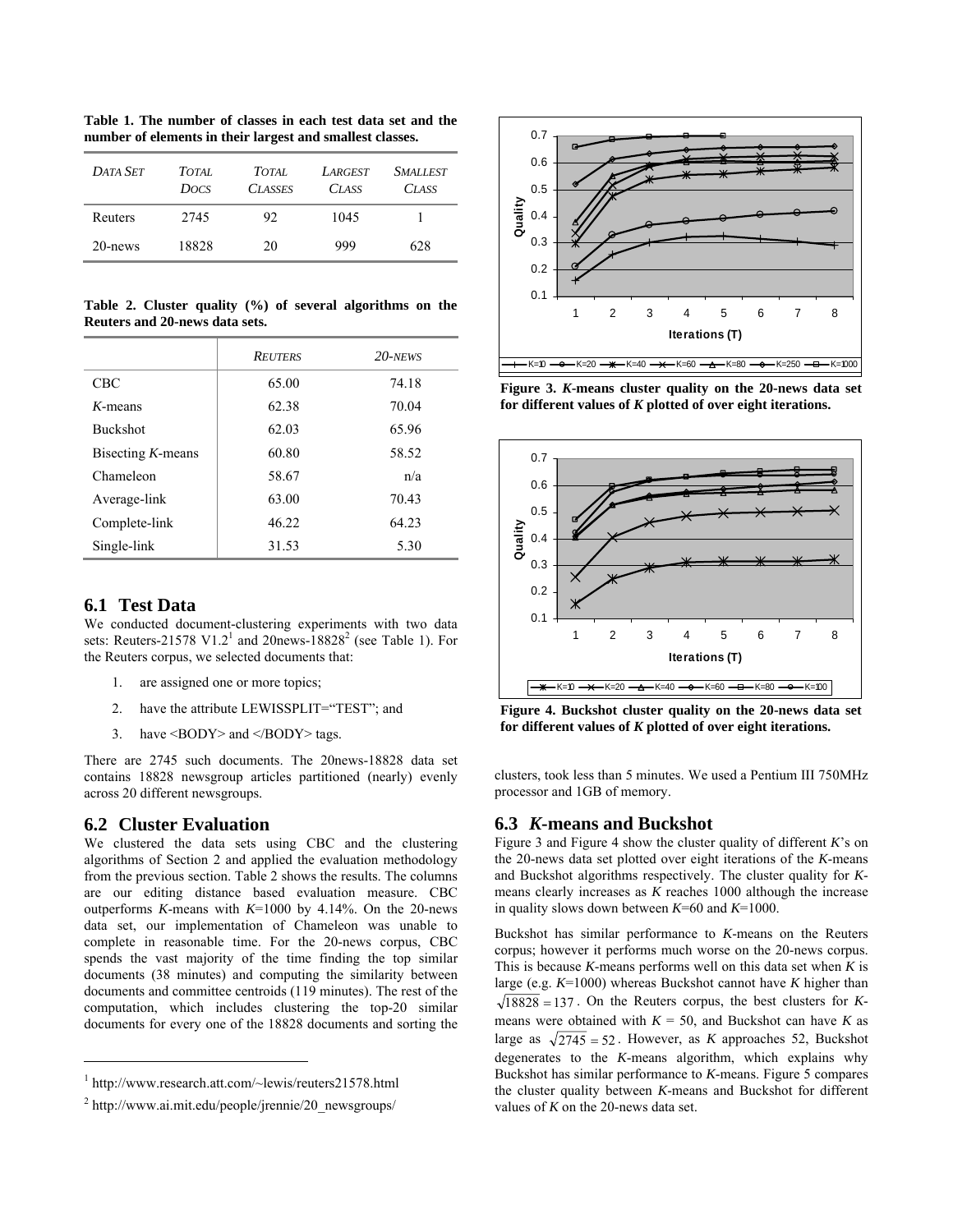

**Figure 5. Comparison of cluster quality between** *K***-means and Buckshot for different** *K* **on the 20-news data set.** 

Buckshot first applies average-link clustering to a random sample of  $\sqrt{n}$  elements, where *n* is the number of elements to be clustered. The sample size counterbalances the quadratic running time of average-link to make Buckshot linear. We experimented with larger sample sizes to see if Buckshot performs better. For the 20-news data set, clustering 137 elements using average-link is very fast so we can afford to cluster a larger sample. Figure 6 illustrates the results for *K*=150 on the 20-news data set where *F* indicates the forced sample size and *F*=SQRT is the original Buckshot algorithm described in Section 2. Since  $K > 137$ , *F*=*SQRT* is just the *K*-means algorithm (we always sample at least *K* elements). Buckshot has better performance than *K*-means as long as the sample size is significantly bigger than *K*. All values of  $F \geq 500$  converged after only two iterations while  $F = SQRT$ took four iterations to converge.

## **6.4 Clustering Parameters**

We experimented with different clustering parameters. Below, we describe each parameter and their possible values:

| 1. | Vector Space Model (described in Section 3): |                      |                                                              |  |  |
|----|----------------------------------------------|----------------------|--------------------------------------------------------------|--|--|
|    | a)                                           |                      | <i>MI</i> : the mutual-information model;                    |  |  |
|    |                                              |                      | b) $TF$ : the term-frequency model;                          |  |  |
|    |                                              |                      | c) $TFIDF1$ : the <i>tf-idf</i> model;                       |  |  |
|    |                                              |                      | d) $TFIDF2$ : the <i>tf-idf</i> model using the following    |  |  |
|    |                                              |                      | formula: tf-idf = $\sqrt{tf} \times \log idf$ .              |  |  |
|    |                                              | 2. <b>Stemming</b> : |                                                              |  |  |
|    |                                              |                      | a) S- : terms are not stemmed;                               |  |  |
|    |                                              |                      | b) S+ : terms are stemmed using Porter's<br>stemmer $[14]$ . |  |  |
|    | 3. Stop Words:                               |                      |                                                              |  |  |
|    |                                              |                      | a) $W-$ : no stop words are used as features;                |  |  |
|    |                                              |                      | b) $W^+$ : all terms are used.                               |  |  |
|    | 4. Filtering:                                |                      |                                                              |  |  |

| a) | $F -$   | : no term filtering is performed;  |
|----|---------|------------------------------------|
|    | b) $F+$ | : terms with $MI<0.5$ are deleted. |

When filtering is on, the feature vectors become smaller and the similarity computations become much faster.

We refer to an experiment using a string where the first position corresponds to the *Stemming* parameter, the second position



**Figure 6. Buckshot cluster quality with** *K***=150 for varying sample size (F) on the 20-news data set plotted over five iterations.** 

corresponds to the *Stop Words* parameter and the third position corresponds to the *Filtering* parameter. For example, experiment S+W-F+ means that terms are stemmed, stop words are ignored, and filtering is performed. The *Vector Space Model* parameter will always be explicitly given.

Figure 7 illustrates the quality of clusters generated by CBC on the Reuters corpus while varying the clustering parameters. Most document clustering systems use *TFIDF1* as their vector space model; however, the *MI* model outperforms each model including *TFIDF1*. Furthermore, varying the other parameters on the *MI* model makes no significant difference on cluster quality making *MI* more robust. *TF* performs the worse since terms with low discriminating power (e.g. *the*, *furthermore*) are not discounted. Although *TFIDF2* slightly outperforms *TFIDF1* (on experiment S+W-F-), it is clearly not as robust. Except for the *TF* model, stemming terms always produced better quality clusters.

# **7. EXAMPLE**

We collected the titles and abstracts for the 46 papers presented at SIGIR-2001 and clustered them using CBC. For each paper, we used as part of its filename the session name in which it was presented at the conference and a number representing the order in which it appears in the proceedings. For example, Cat/017 refers to a paper that was presented in the *Categorization* session and that is the 17<sup>th</sup> paper in the proceedings. The results are shown in Table 3.

The features of many of the automatically generated clusters clearly correspond to SIGIR-2001 session topics (e.g. clusters 1,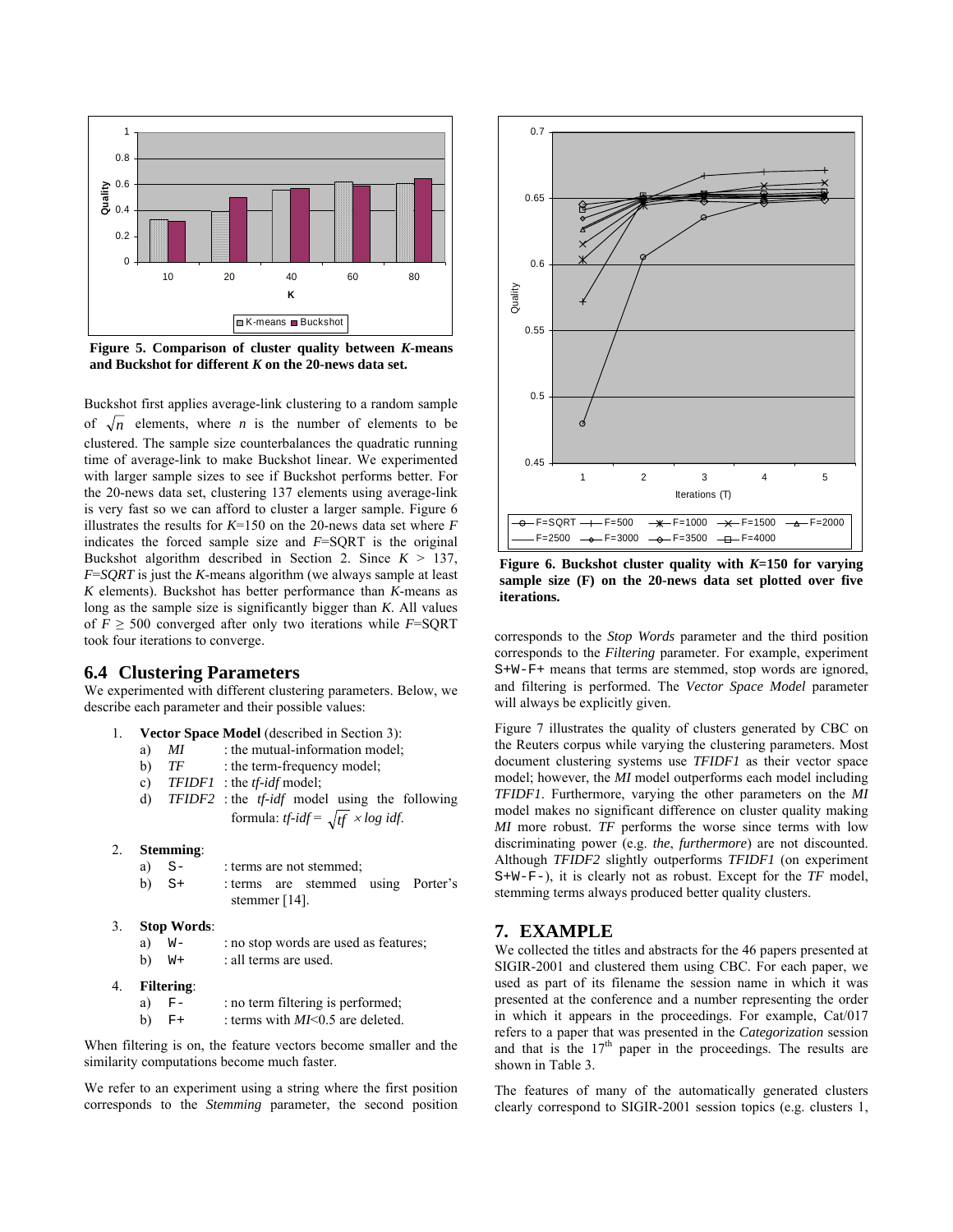**Table 3. Output of CBC applied to the 46 papers presented at SIGIR-2001: the left column shows the clustered documents and the right column shows the top-7 features (stemmed terms) forming the cluster centroids.** 

| #  | <b>CLUSTER ELEMENTS</b>                                     | TOP-7 FEATURES (STEMMED)                                   |
|----|-------------------------------------------------------------|------------------------------------------------------------|
| 1  | Cat/017, Cat/019, Lrn/037                                   | text, featur, learn, categor, classif, approach, svm       |
| 2  | MS/035, Eval/011, MS/036, Sys/006, Cat/018                  | threshold, score, term, base, distribut, optim, scheme     |
| 3  | LM/015, LM/041, LM/016, CL/012, CL/013, CL/014              | model, languag, translat, expans, estim, improv, framework |
| 4  | US/029, US/028, US/027, Sys/008, Sum/024, Eval/009, Lrn/038 | user, result, use, imag, system, search, index             |
| 5  | Web/030, Sys/007, MS/033, Eval/010                          | search, engin, page, web, link, best                       |
| 6  | Sum/002, Lrn/039, LM/042                                    | stori, new, event, time, process, applic, content          |
| 7  | Sum/003, Sum/004, Sum/025, LM/043, Sum/001                  | summar, term, text, summari, weight, scheme, automat       |
| 8  | $Lrn/040$ , $Sys/005$                                       | level, space, framework, vector, comput, recent            |
| 9  | QA/046, QA/044, QA/045, MS/034                              | answer, question, perform, task, passag, larg, give        |
| 10 | RM/021, RM/022, RM/023, RM/020                              | queri, languag, similar, data, framework, seri             |
| 11 | Web/032, Sum/026, Web/031                                   | link, algorithm, method, hyperlink, web, analyz, identifi  |

Cat=Categorization, CL=CrossLingual, Eval=Evaluation, LM=LanguageModels, Lrn=Learning, MS=MetaSearch, QA=QuestionAnswering, RM=RetrievalModels, Sum=Summarization, Sys=Systems, US=UserStudies, Web=Web



**Figure 7. CBC evaluation of cluster quality when using different clustering parameters (Reuters corpus).** 

4, 7, 9, 10 and 11). Applying the evaluation methodology of Section 5 gives a score of 32.60%. This score is fairly low for the following reasons:

Some documents could potentially belong to more than one session. For example, Lrn/037 was clustered in the categorization cluster #1 because it deals with learning and text categorization (it is titled "A meta-learning approach for

text categorization"). Using the sessions as the answer key, Lrn/037 will be counted as incorrect.

• CBC generates clusters that do not correspond to any session topic. For example, all papers in Cluster #6 have news stories as their application domain and the papers in Cluster #5 all deal with search engines.